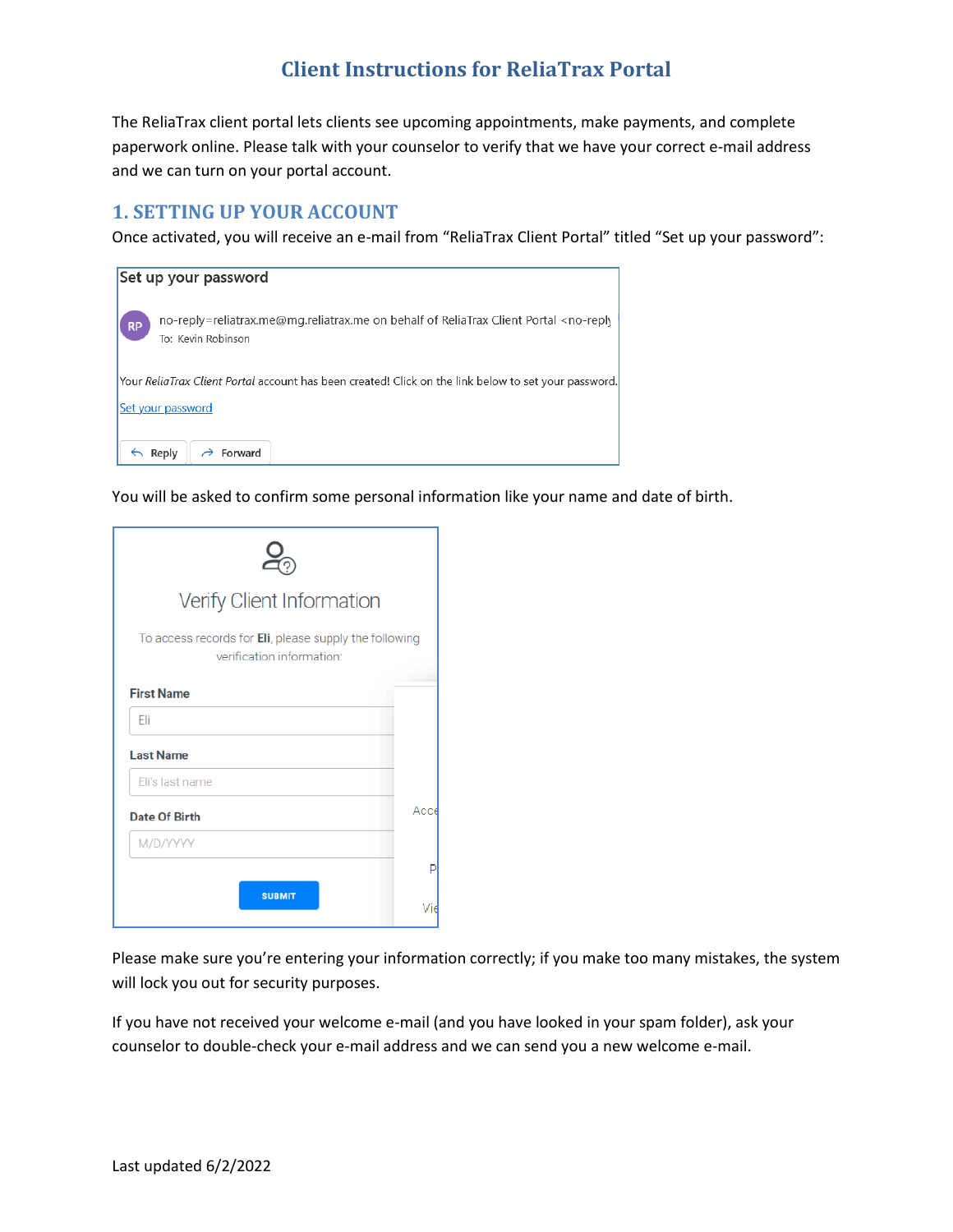## **2. LOGGING IN**

Once you have verified your account, you will be able to log in any time at this website:

https://bts.reliatrax.net/ClientPortal

#### **3. COMPLETING PAPERWORK**

When you first log in, you may see some outstanding tasks – these are documents that have been assigned to you by your counselor. This may include intake paperwork like a release of information, or a screening tool such as the PHQ-9. To begin filling out your paperwork, just click the link - it is best to start with the "Client Profile Forms" document.



Please fill out as much information as possible. If you don't know the answer to a question, you can leave it blank and follow up with your counselor later.

| <b>Emergency Contact</b>      |                       |                  |  |  |  |
|-------------------------------|-----------------------|------------------|--|--|--|
| <b>First Name</b>             | <b>Middle Initial</b> | <b>Last Name</b> |  |  |  |
| Jane                          |                       | Doe              |  |  |  |
| <b>Relationship to Client</b> | <b>Phone Number</b>   | Type             |  |  |  |
| Spouse                        | 111-111-1111          | Cell             |  |  |  |

Some of the boxes will require you to type in information, and others will show you a menu to choose from a variety of options. In this case, clicking the "Relationship to Client" box will open up a menu.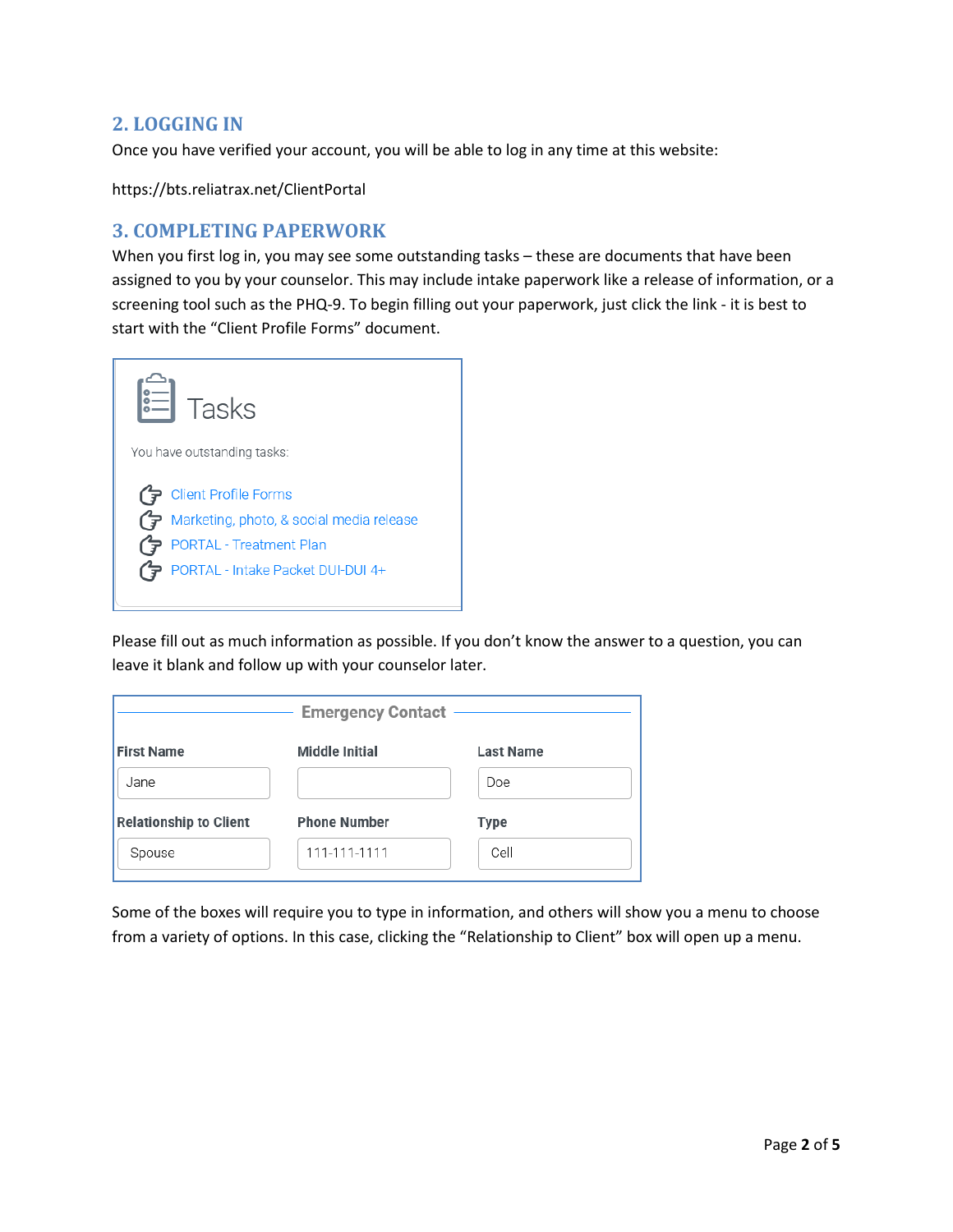#### **4. MAKING A PAYMENT**

From the main page, click the "Make a Payment" button:



At the top of the next page, you will see your overall balance. Next, there will be a breakdown of various treatments you are enrolled in and the balance for each one:

| Code                        | <b>Treatment</b>                       | <b>Balance</b>   | Amount To Pay |
|-----------------------------|----------------------------------------|------------------|---------------|
|                             | Miscellaneous Payments Account         | you owe \$197.00 |               |
| 1227                        | Outpatient Individual Session (60 min) | you owe \$63.00  |               |
| 1242                        | ICCS DBT group (\$/V) 120 min          | you owe \$49.72  |               |
| $\sim$ $\sim$ $\sim$ $\sim$ | $1.1$ $(2.211)$                        | $A + B - A$      |               |

Under the "Amount to Pay" column, enter the amount you would like to pay towards each of the treatments. Note that you cannot pay for your overall balance, you must choose from the treatments listed. To pay the balances in the above example, enter \$63.00 in the first box, \$49.72 in the second box, and so on.

Scroll to the bottom to see your total and click "Next." You will be prompted to enter your card info:

| Card Information                |             |
|---------------------------------|-------------|
| Name:                           |             |
| Cardholder Name                 |             |
| <b>Card Information:</b>        |             |
| E. Card number                  | MM / YY CVC |
| Save card info                  |             |
| <b>PAY NOW</b><br><b>CANCEL</b> |             |

*Optional*: You can check the "Save card info" box to save your card number so you won't need to type it in each time you make a payment.

After you click "Pay Now," you will see a green message bar that tells you the payment was successful.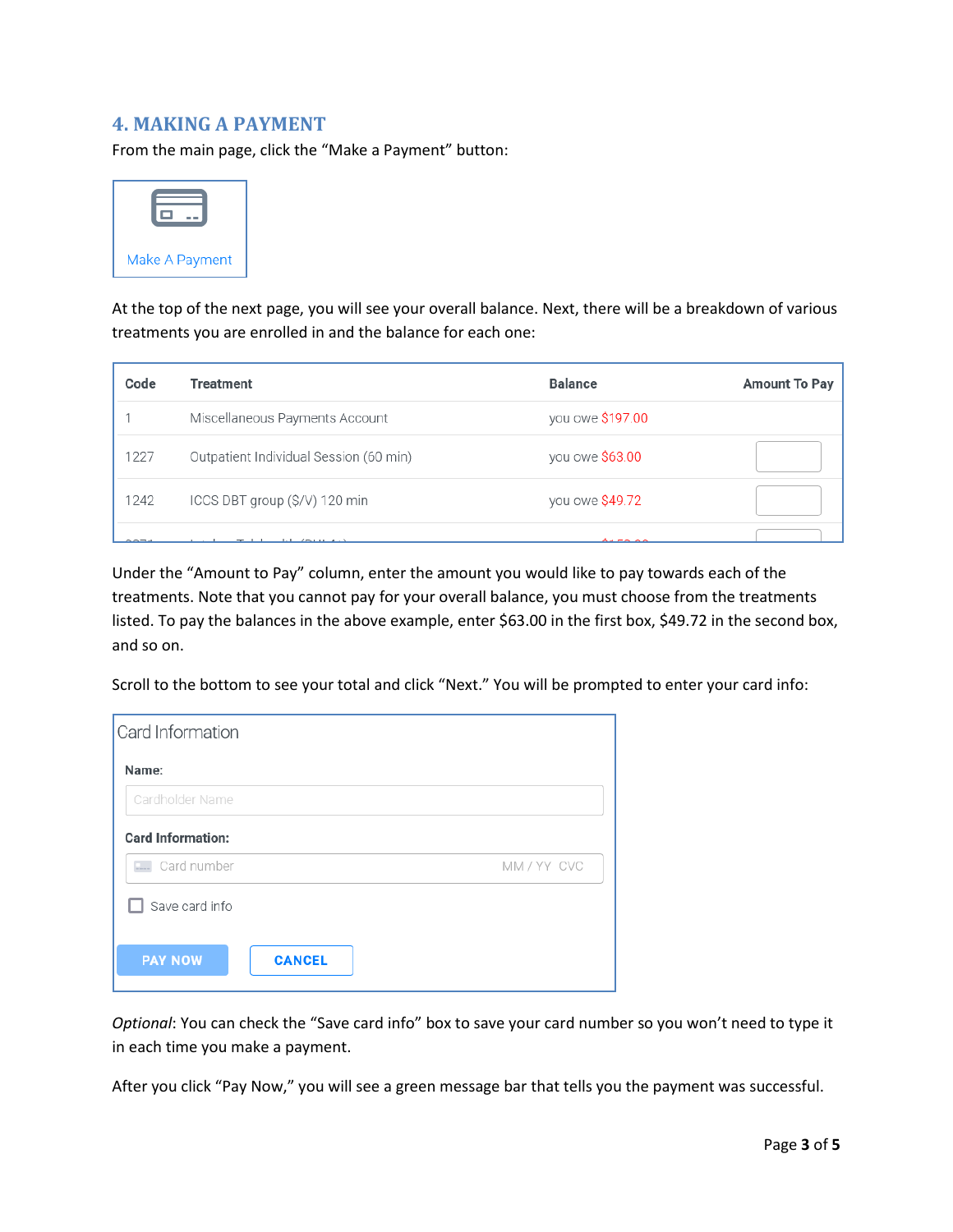## **5. REVIEWING BALANCES AND PAST PAYMENTS**

Click the "Billing History" button. This will show you all treatments you are enrolled in and their individual balances. You will see your overall balance at the top and a list of recent card payments at the bottom. Note that the recent payments list will *not* show payments that you made in person.

## **6. UPCOMING APPOINTMENTS**

Click the "Appointments" page to see your upcoming group dates/times for the next few weeks. You will only see individual appointments if your counselor has scheduled them in the ReliaTrax system.

#### **7. OFFICE LOCATIONS**

Click the "Locations" button to for a list of BTS offices. This information is also available on the BTS website at [www.btxs.org.](http://www.btxs.org/)

#### **8. FREQUENTLY ASKED QUESTIONS**

Q: What do I do if I haven't received my welcome e-mail?

A: First, check your email spam or junk folder. You might also try searching for the word "ReliaTrax." If you cannot find the e-mail, then ask your counselor to verify that they have your e-mail address entered correctly and they can send you a new welcome e-mail.

Q: Does the portal work with a phone or tablet?

A: Yes, the mobile version of the portal has the same functionality as you would see if you logged in with a computer.

Q: What is the best web browser to use?

A: The client portal should work with any web browser, but if you have any troubles, try using Google Chrome – the ReliaTrax developers say this is their preferred browser.

Q: What if I've forgotten my password?

A: On the main login page, there is a button for "Forgot your password?" You will need to enter your email address and click Submit. Follow the instructions in the e-mail.

#### Q: Can I change my password?

A: You can use the "Forgot Your Password" button on the login page or you can ask your counselor to reset your password. If you are concerned that your login information has been compromised, talk with your counselor – they can change your password for you, change your e-mail address, or turn off access to the account completely.

Q: What if my account gets locked out? A: Contact your counselor for additional help.

#### Q: How do the online payments work?

A: The ReliaTrax client portal processes your payments using the Stripe platform. You will need to provide the cardholder name, card number, expiration month/year, and CVC code from the back of the card. You may also be prompted to enter your billing zip code. You can choose to save your credit card information at the time you enter a payment. Any information you enter is encrypted and secure.